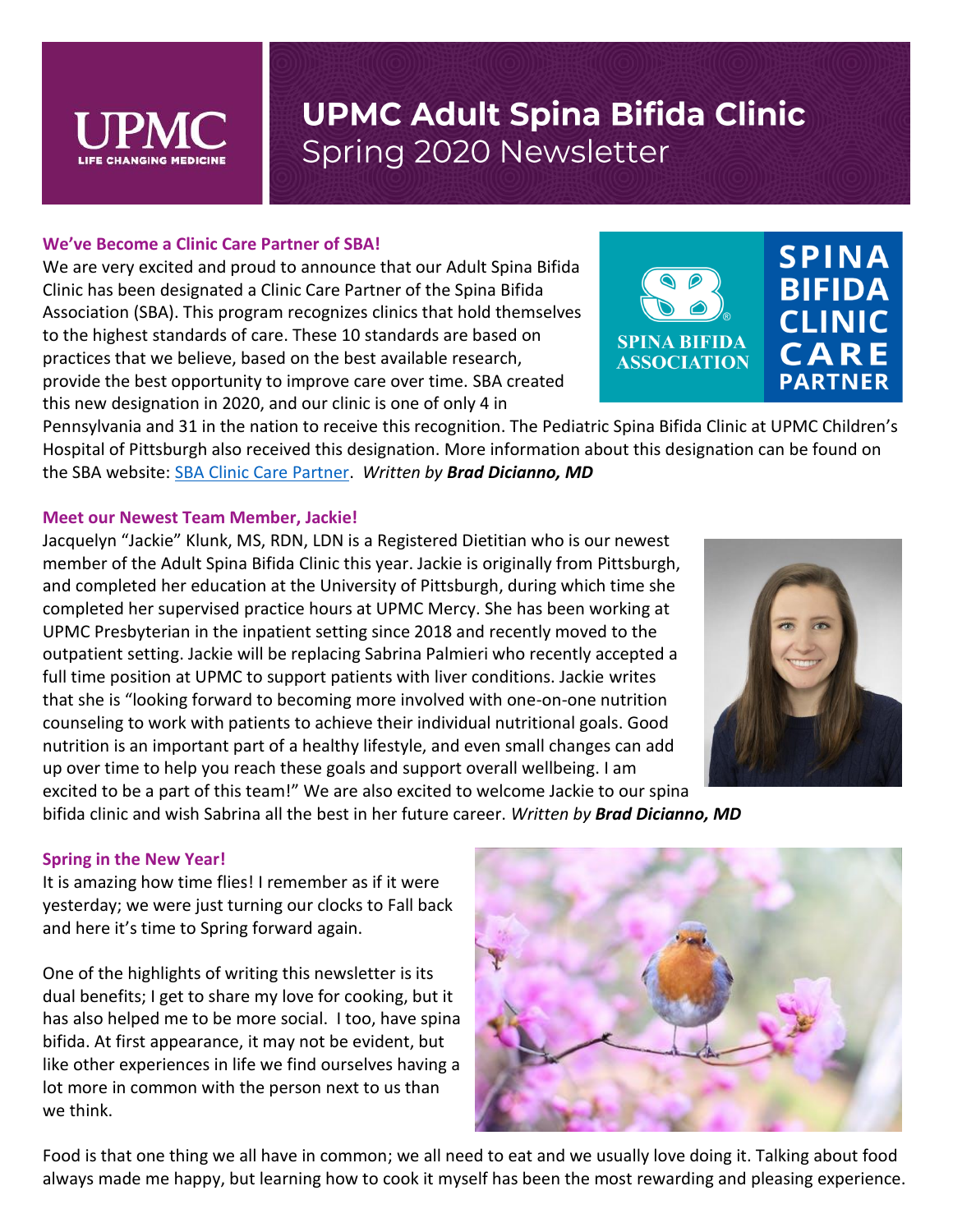

I have learned so much being in the kitchen. I gained skills like creativity and patience, but I also improved my memory skills and confidence in myself. This confidence increased even more writing this newsletter and encouraged me to reach out to the Spina Bifida Association of Western Pennsylvania about testing out one of my recipes with their Fithian House and Gatehouse residence. Needless to say, they were excited with the idea, and I had the pleasure of working with a friend and resident of the Fithian House. We discovered great things working together for 3 weeks leading up to our demonstration. So many tips and tricks were created in our test bubble that I thought it was extremely important to share it with the rest of our community. This newsletter will start off this series and I thought a rehash on our 2019 Fall newsletter's [Crispy Cornish Hen Recipe](https://www.upmc.com/-/media/upmc/services/rehab/physical-medicine-rehab/documents/fall-2019-newsletter.pdf?la=en) would be a great start. Here are some tips we rediscovered using our slow cooker:

### **Slow cooker Tips**:

● When operating a slow cooker from a wheelchair it is often difficult to check on your dish when it is sitting on a basic countertop. A side table or flat chair securely set next to an outlet can help with this limitation.\* Ask for assistance in case you are not sure the table or chair can support your slow cooker.

● Use a clean bowl that can securely rest on your lap with your uncooked food inside. If using a manual chair this method can help you transfer your food into your slow cooker that is on the side table or flat chair while you propel yourself.

- Add your liquids last to avoid spills.
- Always plug your slow cooker in last.

\*Most slow cooker recipes require a liquid of some kind but this Crispy Skin Cornish Hen recipe uses the fat rendered from the hen as its moisture content. This recipes should not be used with slow cookers are older than 15 years old or that were purchased from garage sales. This is a safety measure that I established to prevent fires or sparks.

If cooking is something you've never thought about or you haven't found the confidence to try something new, just remember a saying I love around this time of year, "Spring is a lovely reminder of how beautiful change can be." *Written by Sara Izzo*

### **New Year's Resolutions: Why They Fail and Tips to Improve Consistency**

With the Holidays behind us, a new year and a new decade beginning, people all over the world have begun starting their New Year's Resolutions. Unfortunately, many people have already given up for a variety of reasons. Whether they ate something they were trying to avoid, ate more than they wanted to, or didn't go to the gym as often as they would like. Some people may not have reached goals at work or with family and friends as quickly as they would have liked. Whatever your 2020 goals are, make a pact with yourself that this year will be the **last** year you set a New Year's Resolution. Whether you hit your goal(s) or not this year, make this year the year you continuously set your mind in the right direction. When you get off track, as we all will, remember this phrase, "You Can't Mess This Up."

To me, that phrase means no matter how badly I overeat, or how long I go without working, I can always get right back on track. Many people will come up with every excuse out there when they don't see their weight going down (or up), when they don't see their strength increasing, or when they don't feel like they are getting better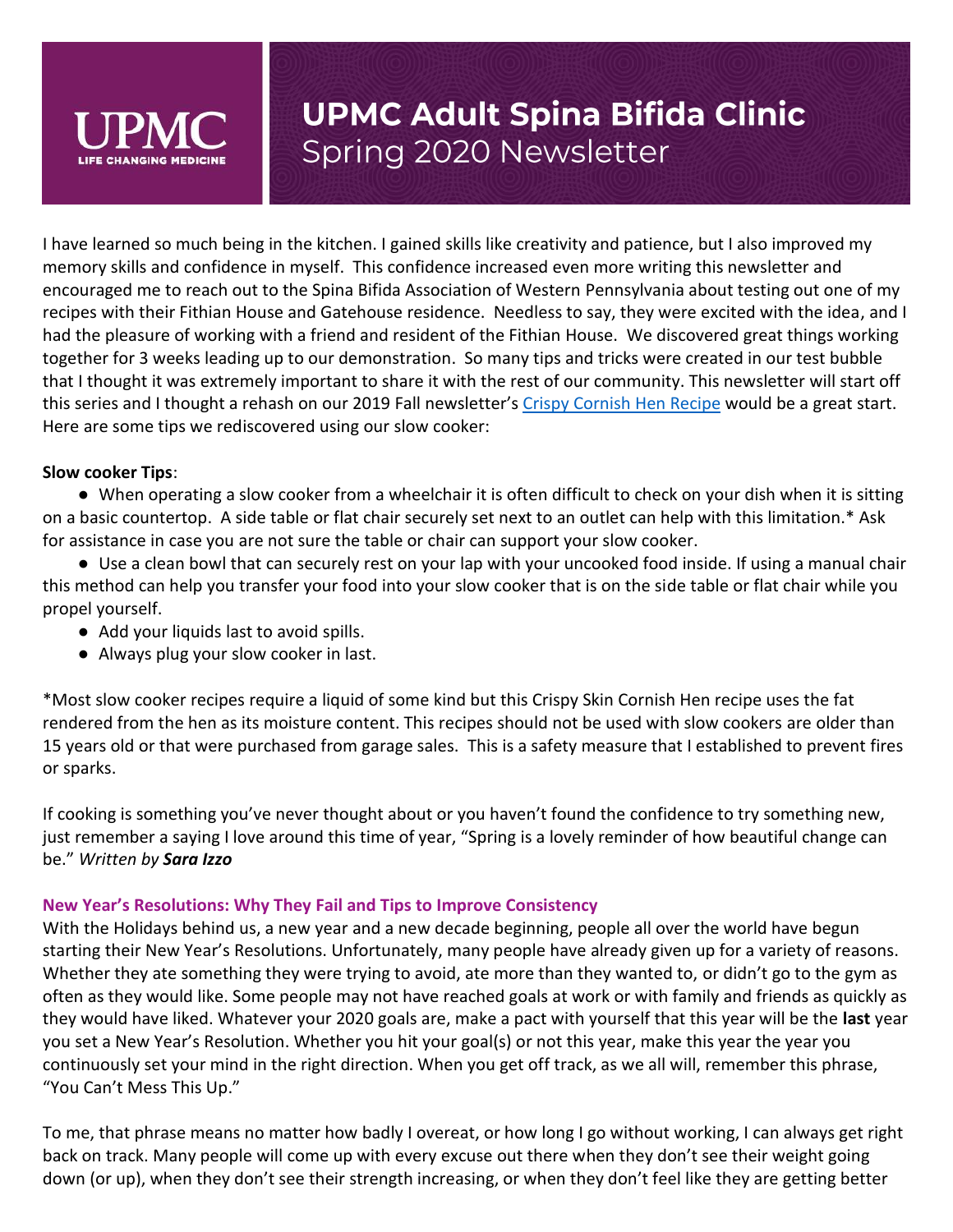

sleep. While there are many reasons for why you may not be seeing the progress you would like, very often the best place to start would be to look at how many calories you are taking in throughout each day. Start with tracking your calories and macronutrients (Carbs, fats, protein) throughout each day. You can use apps such as MyFitnessPal or simply write down the types of foods you are eating and look up the macros for those foods later. Apps are good for calculating how many calories you *have eaten*, but are not very accurate in predicting how many calories a person with spina bifida *should eat* in a day. Our dietitian can help you calculate the amount of calories you should eat in a day. As you monitor your calories eaten, I am sure you will have a better understanding of how many calories are in foods, which foods fit best with your goals, as well as which foods you should avoid or limit the intake of. You may be surprised to see the amount of food and drinks you ingest throughout the day. Calorie tracking doesn't have to be a constant in your health and wellness lifestyle but it is a great tool to help you get started. After you track your calories for a week or two weeks, or even a month, you may feel the urge to give up if you feel your progress isn't where you want it to be. This is where you need to hold yourself accountable and, for example, tell yourself, "I am doing this for my family, friends, and/or myself. I am doing this to live a longer, healthier life and to be the healthiest I can be. I can do this." If you say this each day when you feel like giving up, it won't be easy to keep going but I promise it will be worth it when you reach your goals. Once you reach your goals, DON'T STOP THERE! Keep going and work each and every day to be better than you were the day before.

You can do the same thing with your workouts. As the current [Guidelines](https://www.spinabifidaassociation.org/resource/guidelines-for-people-18-years/) note, you should spend a minimum of 150 minutes per week on moderate intensity exercise or 75 minutes of vigorous intensity exercise. If you set up your S.M.A.R.T. and F.I.T.T. goals (as discussed in the [Winter 2020 Newsletter\)](https://www.upmc.com/-/media/upmc/services/rehab/physical-medicine-rehab/documents/winter-2020-newsletter.pdf?la=en) you will be well on your way to achieving your goals. Not sure where to start? Try [these exercises](https://www.youtube.com/channel/UC8Fp1DipnMo9hawQhS8rmEw?view_as=subscriber) without having to go to a gym! Remember, YOU CAN'T MESS THIS UP! *Written by Dan McCoy ACE-CPT.*

#### **What is in your Beverage Choice?**

Have you ever considered what is in your beverage choice? With the variety of options out there it can be difficult to know if you are making the healthiest choice. Some drinks are packed with calories and sugar but are not good sources of vitamins or minerals. In contrast, some drinks do contain beneficial nutrients, but may also be packed with high calories and sugars. These drinks can hinder your weight loss efforts or pack on pounds when you are trying to maintain your weight. The following information can help you make healthier choices when quenching your thirst.

#### Water

Did you know your body is composed of 60% water? Through normal activities we lose some of that water every day. It is important to replace it so your body can function at its best. There are a variety of reasons why water should be your first choice when you are thirsty. Adequate water in the diet allows for improved digestion, absorption of nutrients, circulation, transportation of nutrients and maintenance of body temperature. Additionally, it contains zero calories and can be filling, which could help you not to overeat and snack between meals. Water is also easy on the wallet and has little cost compared to other beverages on the market. Water can be easy to carry by using a reusable water bottle you can refill throughout the day.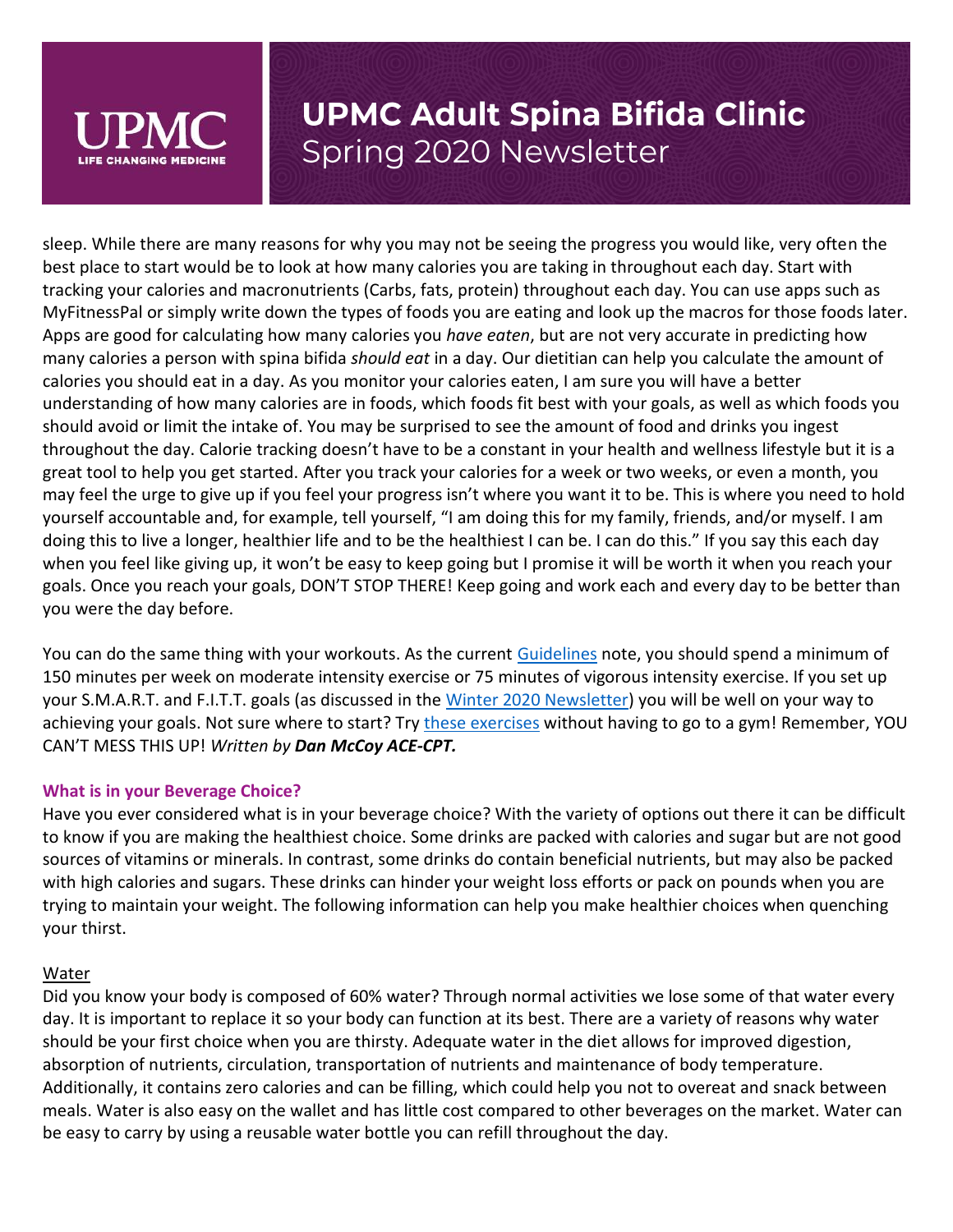

Tips to help drink more water:

- •Make it a goal to have one glass with each meal and snack.
- •Carry a water bottle with you that can be refilled throughout the day.
- •Add fruit, such as lemon to the water and let it sit in the refrigerator for a couple hours to give it an extra kick of flavor.
- •Set alerts on your phone as reminders to drink a glass of water every couple hours.
- •Think about the cost savings when choosing water to drink when going out to eat.

### Milk

There are a variety of choices when it comes to milk. When talking about cow's milk, each type offers the same nutrients such as calcium, vitamin D, and potassium, but the calorie amount varies. For a healthy and nutritious diet, 1% and skim milk are recommended because they have fewer calories coming from fat. See the difference in calorie amounts in the chart below.

| Each calorie amount is based of t1 cup (8 ounces). |                 |              |
|----------------------------------------------------|-----------------|--------------|
| <b>Beverage</b>                                    | <b>Calories</b> | <b>Total</b> |
|                                                    |                 | Sugar (g)    |
| Water                                              | 0               |              |
| Whole Milk                                         | 149             | 13           |
| $2\%$ Milk                                         | 122             | 12           |
| 1% Milk                                            | 102             | 13           |
| Skim Milk                                          | 83              | 12           |
| Apple Juice                                        | 114             | 24           |
| Orange Juice                                       | 112             | 21           |
| Soft Drink, Cola                                   | 91              | $22**$       |
| Coffee/Tea, Black                                  | 2               |              |
| or unsweetened                                     |                 |              |
| <b>Sports Drink</b>                                | 65              | $13**$       |

**Compare the Calories\*** 

#### Juice

Choose juice that is labeled 100 % fruit juice, because it contains natural sugar, not added sugar. Although the sugar is natural, it is suggested to limit your serving size to 4-6 ounces a day due to the high calorie content. Be careful of beverages

\*Information taken from https://www.supertracker.usda.gov/foodapedia.aspx \*\* These contain added sugars

labeled as "fruit drink," "fruit beverage," or "fruit cocktail," as these beverages do not contain 100% fruit juice and therefore may contain little to no nutritional value. It is recommended to eat your fruit rather than drink it. When eating the fruit itself, you are getting the benefit of fiber, which the juice is missing. So, grab that apple or orange and take a healthy bite.

### Soft Drinks

While soft drinks tend to be calorically dense, they are not nutritionally dense. This means that while soda is a significant source of sugar and calories, it is a poor source of beneficial nutrients. High rates of soda consumptions have been linked to numerous health problems, including weight gain, poor dental health, diabetes, and cardiovascular disease. There is much debate today over whether diet soda products are better or worse. If you are trying to lose weight, and are currently drinking regular soda, diet soda can act as a good bridge to ween yourself back to the most healthful choices, such as water. However, recent research suggests that it is likely best to avoid having constant sources of sugar substitutes in the diet. Substitutes may be harmful to the gut microbiota, and may cause additional unintended side effects on blood sugar maintenance.

### Coffee / Tea

Generally, coffee and tea are good beverage choices, although caffeinated drinks should be limited to no more than 3-4, 8 ounce cups a day. Remember, decaffeinated choices are also available. Keep in mind, it is easy to add calories from added sugars and fat to these pick-me-ups by ordering specialty drinks. Do you add sugar or creamer to your coffee and tea? Any whipped cream on top? These specialty coffees and teas can be loaded with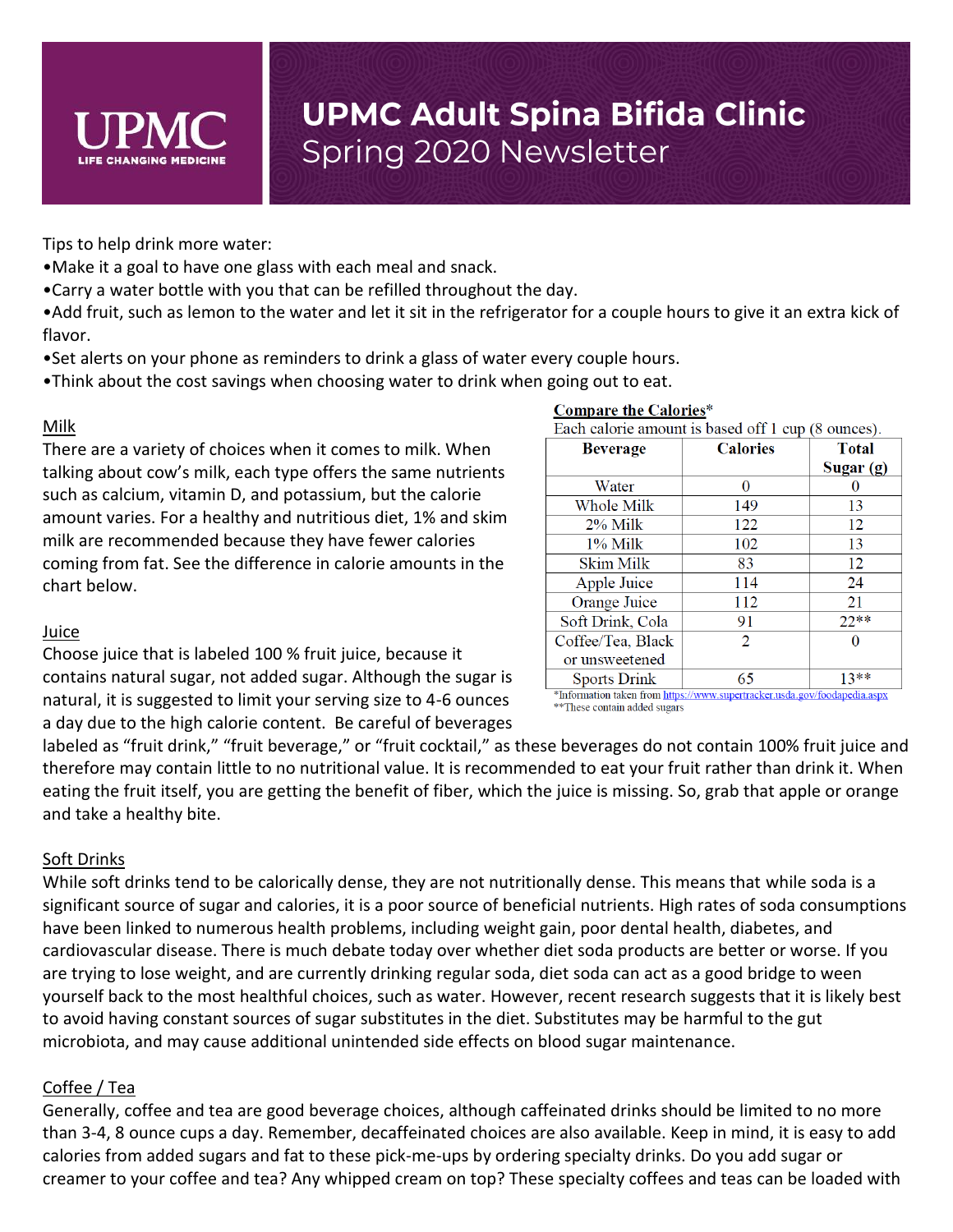

a variety of flavored syrups and toppings. It is easy to forget that these added ingredients can be high in calories. Making small changes can make a big impact on the number of calories in your drink. Try adding to your coffee and tea, half the amount of sugar that you normally do, or consider using 1% or skim milk instead of the flavored creamer.

### Sports Drinks

This beverage choice contains calories, a small amount of nutrients, and sugars. They can replenish some nutrients, such as sodium and potassium, which you may need during or after a long workout. However, most of the time you can replenish these nutrients through food, rather than a sports drink. Remember, it is important to consider the serving size when reading nutrition labels.

#### Summary

With so many beverage choices out there, it is tempting to choose one that is high in calories and sugar. These beverages may be a contributor to the weight gain we see in our population. Remember that water works best to give you the fluids you need while quenching your thirst. There will be times when you want something other than water, and this can be included in a healthy diet. Always remember the importance of moderation and portion control. Limit the amount you drink of sugar sweetened beverages, such as soda pop or sports drinks. Remember, the goal is to get the fluids you need each day without adding in sugars and calories to your beverage choice. *Written by Sabrina Palmieri, RD, LDN*

#### **Tools for Techies and Gadget Lovers**

**Flush App**: I was out having dinner with a friend of mine who has Irritable Bowel Syndrome (IBS), and the topic of finding a bathroom when you are out and need one quickly came up. This is a common scenario when I am out with her; we must stop what we are doing and focus on finding a bathroom, preferably a clean one, and do so as soon as possible. I was thinking of how this challenge would be even more difficult if she required an accessible restroom. Regardless of your level of mobility or complexity of your toileting routine, being able to locate an accessible public toilet in good time is a real challenge. With my friend's help, we searched to see what apps were available for this specific challenge. The free

toilet finding app "Flush" lists thousands of accessible toilets and can help simplify your search when nature is calling. There are nearly 200,000 bathrooms in its database located all around the world. You can even search for restrooms without an internet connection. The app tells you about a restroom's accessibility, allows people to rate the cleanliness, and gives immediate directions on how to locate them. Don't let the fear of not being able to find a bathroom stop you from doing what you want to do. *Written by Darcie Ilg, PA-C*

#### **What's Happening at SBAWP**

Spina Bifida Association of Western PA (SBAWP) will be holding retreats in March followed by the Firefly Camp this summer. At summer camp, participants will travel "Around the World" through activities, food, crafts, and fun. SBAWP looks forward to making great memories, reuniting friends, and enjoying time with Firefly's and Camp Guysuta's staff and the campers.

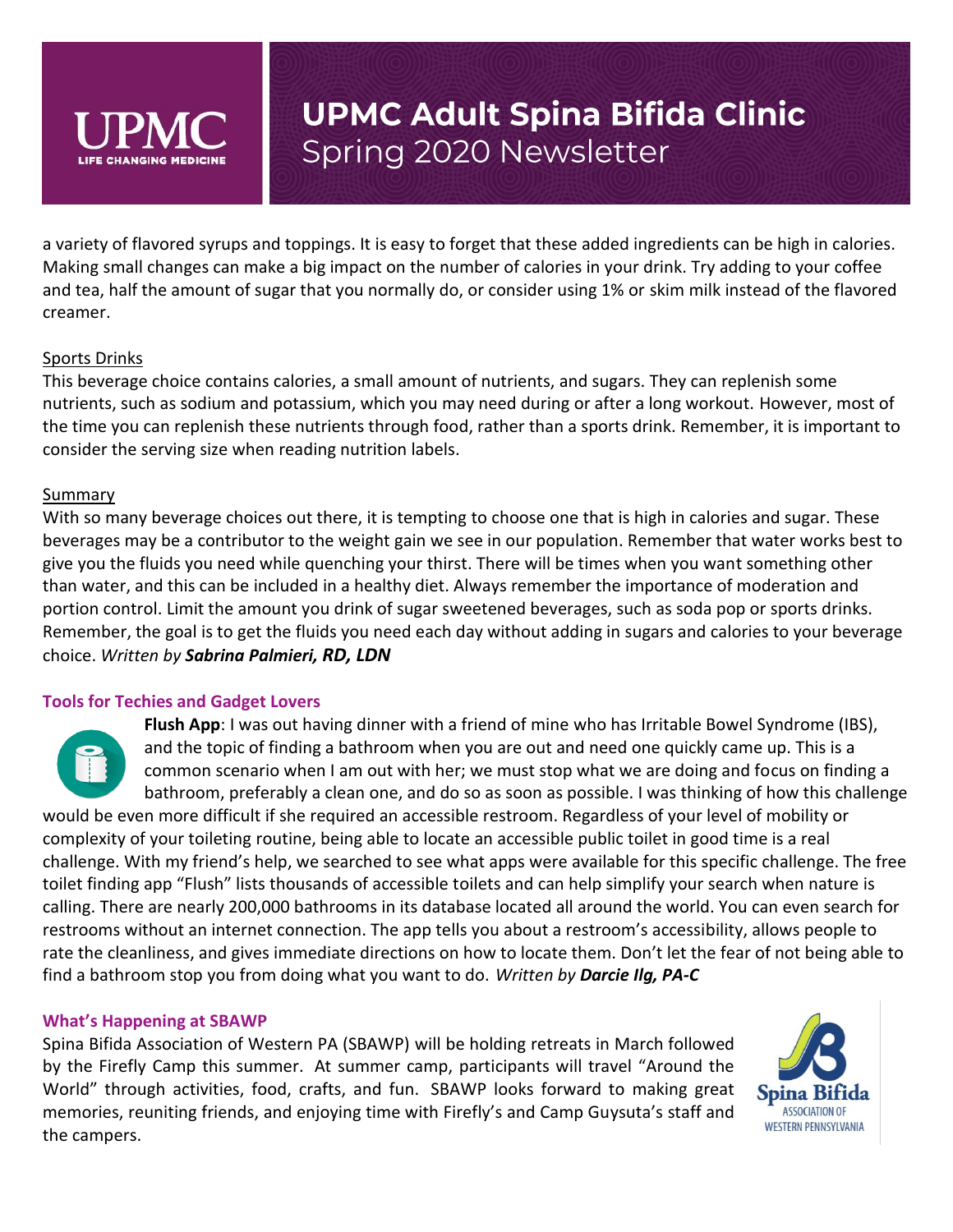#### **Upcoming SBAWP Events** –

- Adult Retreat:
	- o March 6-8, 2020
- Youth and Teen Retreat:
	- o March 13-15, 2020
- Youth and Teen Camp:
	- $\circ$  June 28 July 3, 2020
- Adult Camp:
	- $\circ$  July 5-11, 2020

For more information, please visit the website at [www.sbawp.org.](http://www.sbawp.org/)



### **Guidelines for the Care of People with Spina Bifida: What You Need to Know about Health Promotion and Preventive Healthcare Services**

Did you know that some of the most common reasons that adults with spina bifida are hospitalized are possibly preventable? The new healthcare guidelines stress the importance of preventive healthcare, which means preventing problems before they occur instead of waiting to treat them when they are already a problem. Yearly follow up with your spina bifida provider and your primary care physician is important for prevention. At these visits, make sure you are talking to them about:

- High blood pressure and cholesterol
- Diabetes, weight, healthy eating and exercise
- Cancer screening, including skin cancer
- Fall prevention
- Alcohol, drugs and smoking
- Hearing and vision
- Bone density (Osteoporosis)
- Sexually transmitted infections
- Sleep apnea
- Concerns about your shunt or other neurological changes
- Pain, or concerns about bones or joints
- Bracing or equipment needs
- Concerns about bowel, bladder, kidney function
- Concerns about sexual function, fertility, family planning, and intimate partners
- Skin breakdown
- Leg swelling or Lymphedema
- Prenatal vitamins and folic acid
- Depression and anxiety

#### *Written by Brad Dicianno, MD*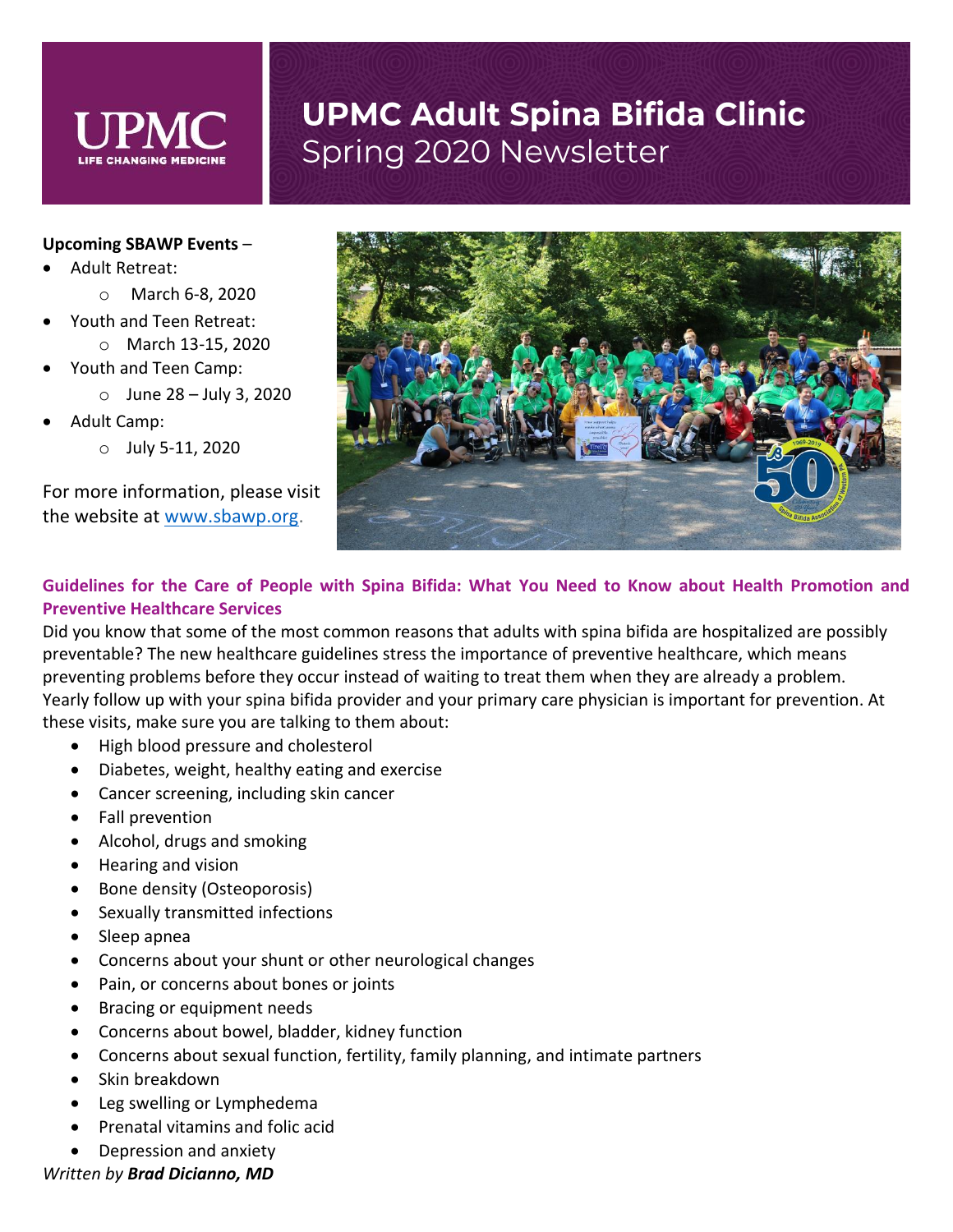

#### **Don't Forget Reproductive Health**

There are times when the number of doctors, tests, and appointments make me feel like I am a hamster on an exercise wheel. It can be overwhelming, especially when you are trying to have a life beyond simply meeting your healthcare needs. It's especially easy to procrastinate about your reproductive healthcare needs. I know that this can be a difficult subject to talk about but it is something that we need to discuss. We may have Spina Bifida but we are still women and men like everybody else. Below is meant to be a general guide for reproductive healthcare for both men and women. Your needs may vary, and I encourage anyone who feels they need more guidance to discuss your individual concerns with your physician.

#### *Women's Health:*

Per the American College of Obstetricians and Gynecologists, starting in adolescence women should have a Well Woman healthcare exam annually. The screenings and exams recommended for each year are determined by your age. In addition to an exam, a Pap test which is a test that takes a sample of cells from your cervix and looks for changes that may lead to cancer should be done every 3 years from ages 19- 29. After age 30 a pap test may be combined with a test looking for the Human Papilloma Virus (HPV). A breast exam by a healthcare professional is usually included during the exam. If you are sexually active the exam may include tests for sexually transmitted infections. At least once during your lifetime, you should get an HIV test. Your healthcare provider will review with you if your risk factors have changed over the past year. After the age of 40, a yearly mammogram should be added to your annual wellness check.

Your annual checkup is your opportunity to talk with your doctor about any concerns you may have. You can discuss any issues that you are having with menstrual pain, PMS or any other concerns you have about changes happening during your cycle. It's also the time to talk about any problems or concerns that you may have about sexual activity and/ or contraception. Don't forget to mention if you have a latex allergy if you are discussing condoms as a method of contraception. Or if you are planning to start a family it is the perfect time to discuss folic acid and how your Spina Bifida may be affected by pregnancy and what you need to do to ensure a healthy pregnancy and baby. As you age, you may want to discuss what to expect from perimenopause and menopause [\(reference\).](https://www.acog.org/About-ACOG/ACOG-Departments/Annual-Womens-Health-Care)

#### *Men's Health:*

Your Primary Care Physician can be the doctor who screens for sexually transmitted infections. He or she can also discuss risk factors for and test for HIV. As they age, men have an increased risk for an enlarged prostate and prostate cancer. The usual symptoms that trigger a doctor to check for an enlarged prostate or prostate cancer are difficulty starting and stopping the flow of urine and increased frequency of urination. If you have a urostomy or catheterize yourself you likely wouldn't have these symptoms. You should discuss this with your doctor, as he or she may feel that you would benefit from a blood test called a PSA to screen for prostate cancer or other tests. Your PCP may have you follow up with a urologist for further evaluation.

Most men with Spina Bifida do see a urologist regularly for issues related to Spina Bifida. But did you know urologists are the ones who deal with men's reproductive health? There are even urologists who specialize in men's reproductive health exclusively and it might mean that for some issues you may have to see a different urologist than the one you are accustomed to.